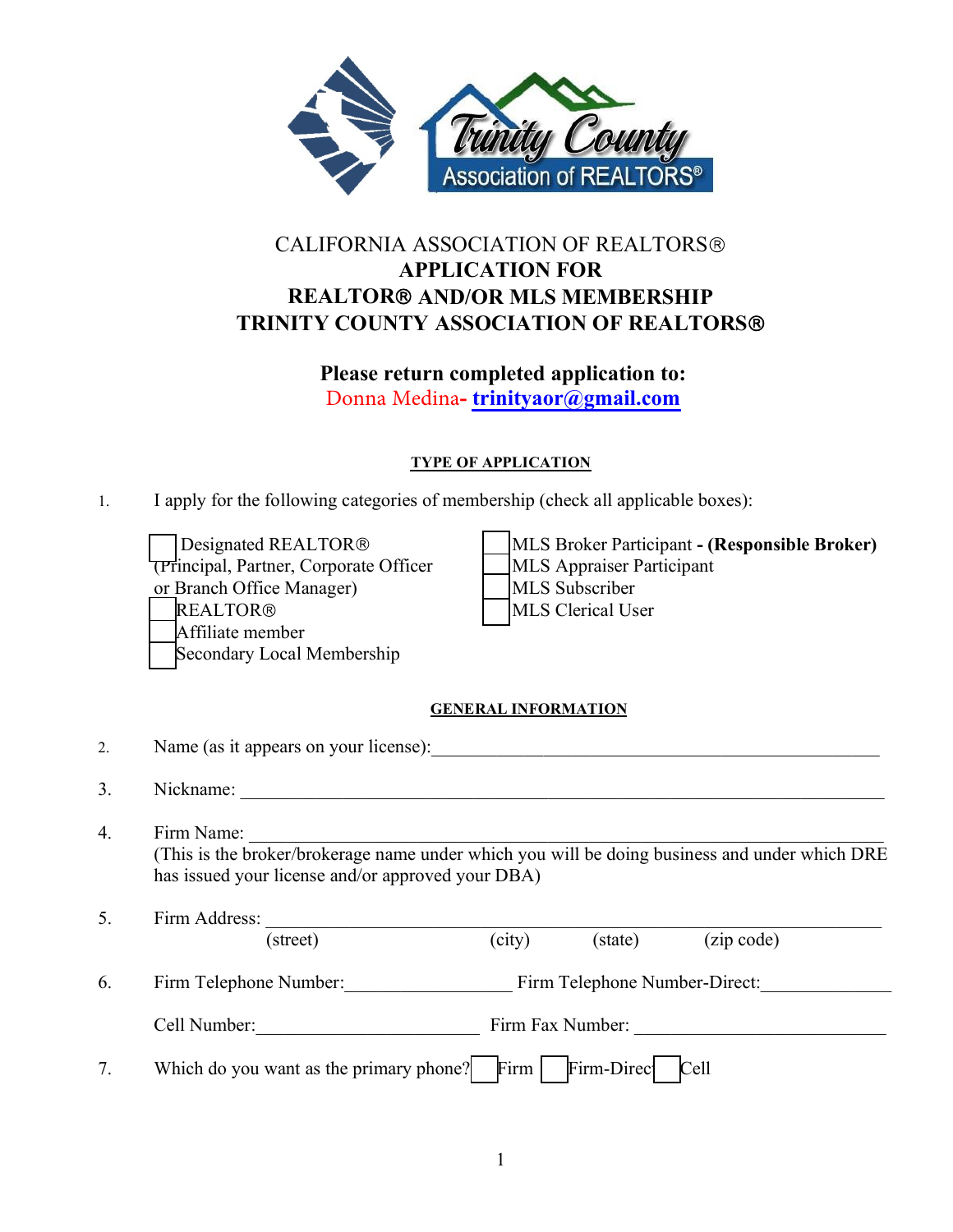|  | ,我们也不能在这里的时候,我们也不能在这里的时候,我们也不能会在这里的时候,我们也不能会在这里的时候,我们也不能会在这里的时候,我们也不能会在这里的时候,我们也<br>Home Address: |        |                   |                                                      |
|--|---------------------------------------------------------------------------------------------------|--------|-------------------|------------------------------------------------------|
|  | (street)                                                                                          | (city) | (state)           | (zip code)                                           |
|  | Home Telephone Number: ________________________Home Fax Number: _________________                 |        |                   |                                                      |
|  | Which do you want as the primary mailing address?                                                 |        | Firm              | Home                                                 |
|  | E-Mail Address: No. 1998                                                                          |        |                   | Birth Date (M/D/Y): $\frac{1}{\sqrt{1-\frac{1}{2}}}$ |
|  | Website address:                                                                                  |        |                   | Social Media Handles:                                |
|  | Please list your applicable license(s) corresponding with this application:                       |        |                   |                                                      |
|  |                                                                                                   |        |                   |                                                      |
|  |                                                                                                   |        |                   |                                                      |
|  |                                                                                                   |        |                   |                                                      |
|  |                                                                                                   |        |                   |                                                      |
|  | Please list Professional Designations: (ex: GRI, CRS, etc.) _____________________                 |        |                   |                                                      |
|  | Primary Specialty: Residential Brokerage                                                          |        |                   | Property management                                  |
|  | Commercial/Industrial Brokerage<br>Farm and Land Brokerage                                        |        | <b>Appraising</b> | Mortgage Financing                                   |
|  | <b>Building and Development</b>                                                                   |        |                   | Other(s) (please specify):                           |
|  | List all Boards/Associations of REALTORS® and MLS to which you CURRENTLY BELONG:                  |        |                   |                                                      |
|  |                                                                                                   |        |                   |                                                      |
|  |                                                                                                   |        |                   |                                                      |
|  | List all Boards/Associations of REALTORS® and MLS to which you PREVIOUSLY                         |        |                   |                                                      |
|  | <b>BELONGED:</b>                                                                                  |        |                   |                                                      |
|  |                                                                                                   |        |                   |                                                      |
|  |                                                                                                   |        |                   |                                                      |
|  | My NRDS # is:                                                                                     |        |                   |                                                      |
|  |                                                                                                   |        |                   |                                                      |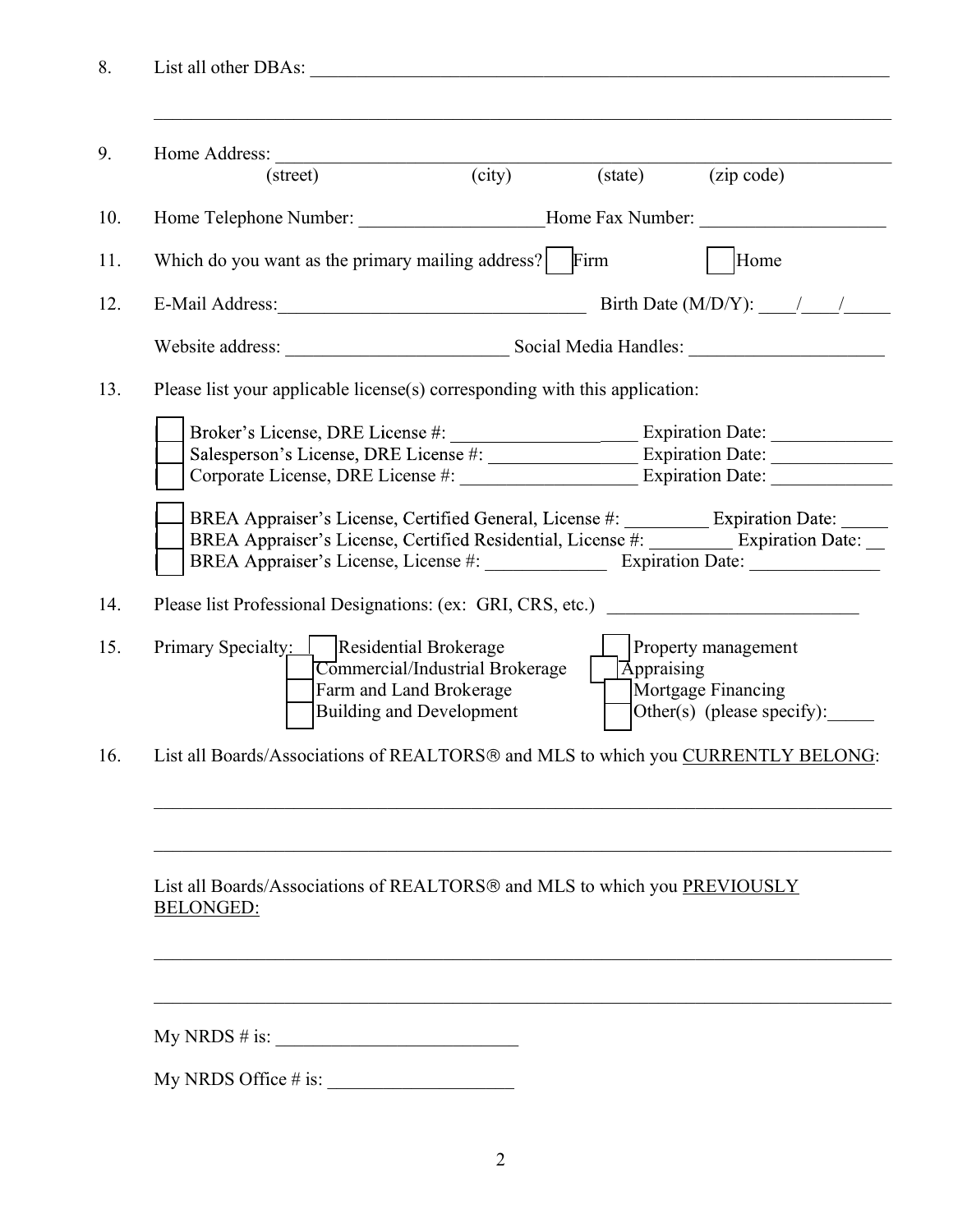17. Persons other than principals, partners, corporate officers or branch office managers of real estate or appraisal firms must remain employed by or affiliated with a Designated REALTOR® to be eligible for REALTOR® membe Persons other than principals, partners, corporate officers or branch office managers of real estate or appraisal firms must remain employed by or affiliated with a Designated REALTOR® to be eligible for REALTOR® membershi Persons other than principals, partners, corporate officers or branch office managers of real estate or appraisal firms must remain employed by or affiliated with a Designated REALTOR® to be eligible for REALTOR® membershi Persons other than principals, partners, corporate officers or branch office managers of real estate or appraisal firms must remain employed by or affiliated with a Designated REALTOR® to be eligible for REALTOR® membershi Persons other than principals, partners, corporate officers or branch office managers of real estate or appraisal firms must remain employed by or affiliated with a Designated REALTOR® to be eligible for REALTOR® membershi Persons other than principals, partners, corporate officers or branch office managers of real estate or appraisal firms must remain employed by or affiliated with a Designated REALTOR® to be eligible for REALTOR® membershi Persons other than principals, partners, corporate officers or branch office managers of real estate or appraisal firms must remain employed by or affiliated with a Designated REALTOR® to be eligible for REALTOR® membershi Persons other than principals, partners, corporate officers or branch office mappraisal firms must remain employed by or affiliated with a Designated REA eligible for REALTOR® membership. Persons other than principals, par Persons other than principals, partners, corporate officers or branch office managers of real estate or appraisal firms must remain employed by or affiliated with a Designated REALTOR® to be origible for REALTOR® membershi Persons other than principals, partners, corporate officers or branch office managers of real cappapiasal firms must remain employed by or affiliated with a Designated REALTOR® to be eligible for REALTOR® membership. Pers Persons other than principals, partners, corporate officers or branch office managers of real estate or appraised firms must remain employed by or affiliated with a Designated REALTOR® to be degited in the signated REALTOR eligible for REALTOR® membership. Persons other than principals, partners, corporate officers or branch office mangers of real estate or appraisal firms who hold a valid California real estate license must emani emphyed by branch office managers of real estate or appraisal firms who hold a valid California real estate<br>license must remain employed by or affiliated with a MLS Broker Participant of MLS Appraiser<br>Participant of the MLS in order

application)

 $REALTOR@:$ 

Participant:

broker.

(Note: at the end of the application, those named below will be necessary signers of this<br>
application)<br>
Name of Designated<br>
REALTOR®:<br>
Designated REALTOR® DRE or BREA License #:<br>
MLS Broker or Appraiser Participant DRE or (Note: at the end of the application, those named below will be necessary signers of this<br>
application)<br>
Name of Designated<br>
REALTOR®:<br>
Designated REALTOR® DRE or BREA License #:<br>
Name of MLS Broker or Appraiser<br>
Participa application)<br>
Name of Designated<br>
REALTOR®:<br>
Designated REALTOR® DRE or BREA License #:<br>
Name of MLS Broker or Appraiser<br>
MLS Broker or Appraiser Participant DRE or BREA License #:<br>
MLS BROKER PARTICIPANT APPLICANTS ONLY. The Signated<br>
TOR®:<br>
Interaction COR Content of REALTOR® DRE or BREALICORS #:<br>
Interaction of MLS Broker or Appraiser<br>
Interaction of BREALICORNTS ONLY. To be eligible for MLS membership,<br>
Interaction Participants must off

19. Designated REALTOR® DRE or BREA License #:<br>
Name of MLS Broker or Appraiser<br>
Participant:<br>
MLS BROKER PARTICIPANT APPLICANTS ONLY. To be eligible for MLS membership,<br>
MLS BROKER PARTICIPANT APPLICANTS ONLY. To be elig Designated REALTOR® DRE or BREA License #:<br>
Name of MLS Broker or Appraiser<br>
Participant:<br>
MLS Broker or Appraiser Participant DRE or BREA License #:<br>
MLS BROKER PARTICIPANT APPLICANTS ONLY. To be eligible for MLS membersh Name of MLS Broker or Appraiser<br>
Participant:<br>
MLS Broker PARTICIPANT APPLICANTS ONLY. To be eligible for MLS membership,<br>
MLS BROKER PARTICIPANT APPLICANTS ONLY. To be eligible for MLS membership,<br>
MLS Broker Participants Name of MLS Broker or Appraiser<br>
MLS Broker or Appraiser Participant DRE or BREA License #:<br>
MLS BROKER PARTICIPANT APPLICANTS ONLY. To be cligible for MLS membership,<br>
MLS Broker Participants must offer and/or accept comp Participant:<br>
MLS Broker or Appraiser Participant DRE or BREA License #:<br>
MLS BROKER PARTICIPANT APPLICANTS ONLY. To be eligible for MLS membership,<br>
MLS Broker Participants must offer and/or accept compensation in the cap MLS Broker or Appraiser Participant DRE or BREA License #:<br>
MLS BROKER PARTICIPANT APPLICANTS ONLY. To be eligible for MLS membership,<br>
MLS Broker Participants must offer and/or accept compensation in the capacity of a rea 18. **MLS BROKER PARTICIPANT APPLICANTS ONLY.** To be eligible for MLS membership,<br>
MLS Broker Participants must offer and/or accept compensation in the capacity of a real estate<br>
broker.<br>
1 certify that 1 actively endeavor **PPLICANTS ONLY.** To be eligible for MLS membership,<br>and/or accept compensation in the capacity of a real estate<br>g the operation of my real estate business to list real property<br>o accept offers of cooperation and compensat broker.<br>
1 certify that I actively endeavor during the operation of my real estate business to list real property<br>
of the type listed on the MLS and/or to accept offers of cooperation and compensation made by<br>
1 isting br I certify that I actively endeavor during the operation of my real estate business to list real property<br>of the type listed on the MLS and/or to accept offers of cooperation and compensation made by<br>listing brokers or age *v* that I actively endeavor during the operation of my real estate business to list<br>ype listed on the MLS and/or to accept offers of cooperation and compensation<br>rockers or agents in the MLS.<br> $\blacksquare$  Yes, I certify.  $\blacksquare$ of the type listed on the MLS and/or to accept offers of cooperation and compensation made by<br>
listing brokers or agents in the MLS.<br> **DESIGNATED REALTOR®** MLS **BROKER AND APPRAISER PARTICIPANT**<br> **APPLICANTS ONLY.** Design The Section of Section 19<br>
The Section of the MLS.<br>
The Section of the MLS.<br>
The Section of the Back Section of MLS Broker and Appraiser Paramits must provide the Board/Association and MLS Broker and Appraiser Paramits mu The Summary of the Summary of the singular states (Separation or and MLS BROKER PARTICIPANT<br>
CANTS ONLY. Designated REALTOR® and MLS Broker and Appraiser Participant<br>
Ints must provide the Board/Association on any changes **For Matter The Matter of the SEAL ASSEM**<br> **EXECUTE ANTED REALTOR® MILS BROKER AND APPRAISER PARTICIPANT**<br> **CANTS ONLY.** Designated REALTOR® and MLS Broker and Appraiser Participant<br>
this must provide the Board/Associatio

- 
- -
	-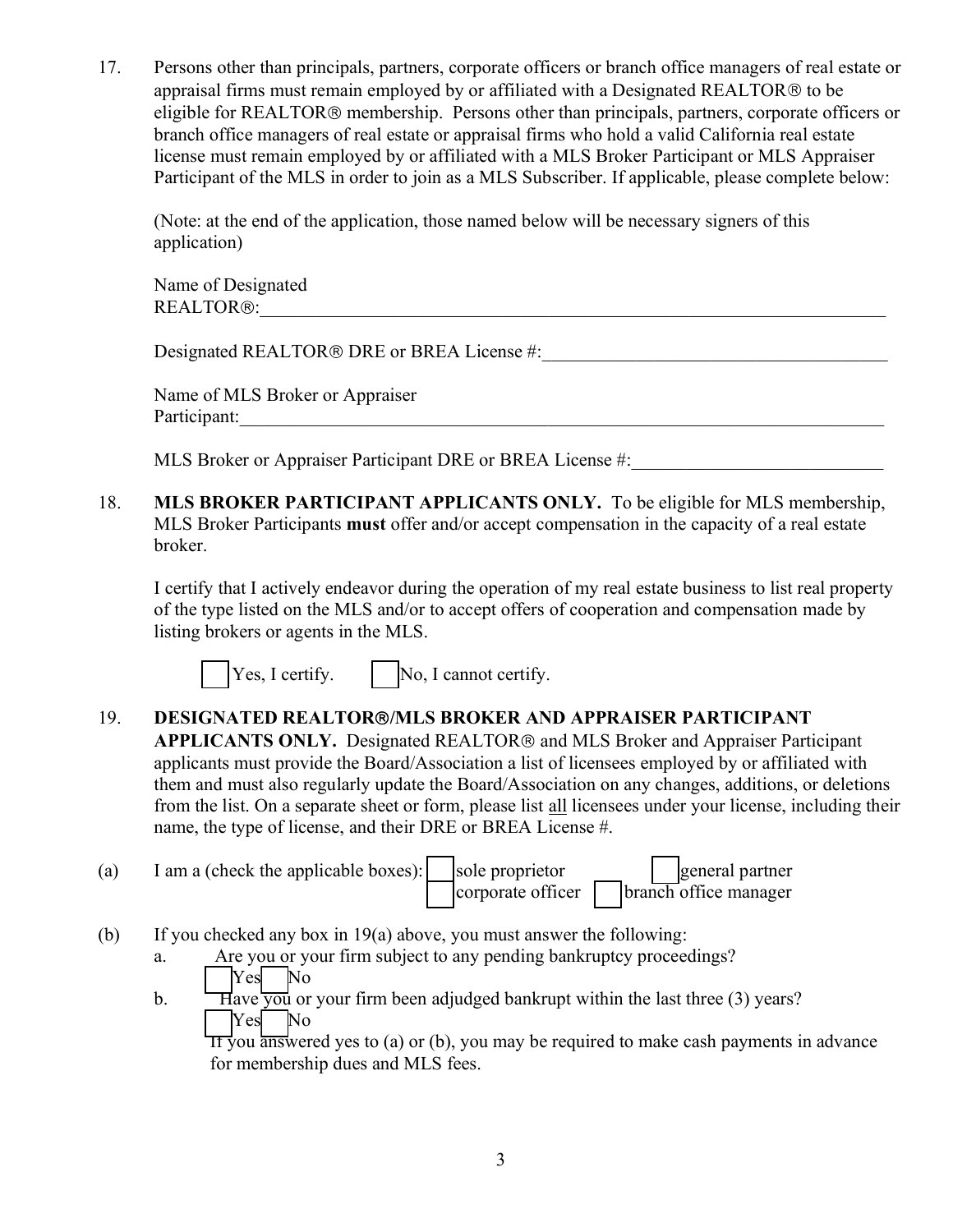20. **DESIGNATED REALTOR® APPLICANT ONLY.** Each sole proprietor, partner or corporate officer of the real estate firm who is actively engaged in the real estate business within California or within the state in which the re **DESIGNATED REALTOR® APPLICANT ONLY.** Each sole proprietor, partner or corporate officer of the real estate firm who is actively engaged in the real estate business within California or within the state in which the real e **DESIGNATED REALTOR® APPLICANT ONLY.** Each sole proprietor, partner or corporate officer of the real estate firm who is actively engaged in the real estate business within California or within the state in which the real **DESIGNATED REALTOR® APPLICANT ONLY**. Each sole proprietor, partner or corporate officer of the real estate firm who is actively engaged in the real estate business within California or within the state in which the real e **DESIGNATED REALTOR® APPLICANT ONLY.** Each sole proprietor, parafficer of the real estate firm who is actively engaged in the real estate business within the state in which the real estate firm is located shall be required **DESIGNATED REALTOR® APPLICANT ONLY.** Each sole proprietor, partner or corporate officer of the real estate firm who is actively engaged in the real estate business within California or within the state in which the real **DESIGNATED REALTOR® APPLICANT ONLY.** Each sole proprietor, partner or corporate officer of the real estate firm who is actively engaged in the real estate business within California or within the state in which the real **DESIGNATED REALTOR® APPLICANT ONLY.** Each sole proprietor, partner or corporate officer of the real estate firm who is actively engaged in the real estate business within California or within the state in which the real e **EXAMPED REALTOR® APPLICANT ONLY.** Each sole proprietor, partner or corporate of the real estate firm who is actively engaged in the real estate business within California or the state in which the real estate firm is loc 20. **DESIGNATED REALTOR® APPLICANT ONLY**. Each sole proprietor, partner or corporate officer of the real estate firm who is actively engaged in the real estate business within California or within the state in which the r **DESIGNATED REALTOR® APPLICANT ONLY.** Each sole proprietor, partner or corporate officer of the real estate firm who is actively engaged in the real estate business within California or within the state in which the real **EXALTOR® APPLICANT ONLY.** Each sole proprietor, partner or corporate of the real estate firm who is actively engaged in the real estate business within California or the state in which the real estate firm is located sha **EXAMPED REALTOR® APPLICANT ONLY.** Each sole proprietor, partner<br>of the real estate firm who is actively engaged in the real estate business with<br>the state in which the real estate firm is located shall be required to bec **EXALTOR® APPLICANT ONLY.** Each sole proprietor, partner or corporate<br>of the real estate firm who is actively engaged in the real estate business within California or<br>the state in which the real estate firm is located sha **EXALTOR® APPLICANT ONLY.** Each sole proprietor, partner or corporate of the real estate firm who is actively engaged in the real estate business within California or the state in which the real estate firm is located sha For the real estate firm who is actively engaged in the real estate business within C:<br>of the real estate firm who is actively engaged in the real estate business within C:<br>the state in which the real estate firm is locate



| True. I certify. | False. I cannot certify |
|------------------|-------------------------|
|------------------|-------------------------|

Frame that the method of the state in expection of the state in which the relation of the state in which the real estate firm is located shall be required to become a REALTOR® if any other principal of such firm, partners Figure 1 and 1 and 1 and 1 and 1 and 1 and 1 and 1 and 1 and 1 and 1 and 1 and 1 and 1 and 1 and 1 and 1 and 1 and 1 and 1 and 1 and 1 and 1 and 1 and 1 and 1 and 1 and 1 and 1 and 1 and 1 and 1 and 1 and 1 and 1 and 1 an For any solution of solution of the real estate firm, if any who is<br>so states.<br>that each sole proprietor, partner or corporate officer of the real estate firm, if any, who is<br>engaged in the real estate business within Cal that each sole entired and the relation of the real estate firm, if any, who is<br>
engaged in the real estate business within California or within the state in which the real<br>
transition is located is a REALTOR® member.<br>  $\$ of that each sole proprietor, partner or corporate officer of the real estate firm, if any, who is<br>
engaged in the real estate business within California or within the state in which the real<br>
im is located is a REALTOR® date) The solution of examples.<br>
The set of the set of the set of the set of the set of the dividends is a certify.<br>
(a) I have no record of official sanctions for violations of civil rights laws within the last<br>
three (3) year If exity that I have NO record of official sanctions rendered by the courts or other lawful<br>authoritis for violations set forth below:<br>(i) I have no record of official sanctions for violations of civil rights laws within I certify that I have NO record of official sanctions rendered by the courts or other lawful<br>authorities for violations set forth below:<br>
(i) I have no record of official sanctions for violations of civil rights laws with 22. Have you ever been disciplined by any Boards/Associations or NLSs?<br>
The space of official sanctions for violations of real estate license laws within the last<br>
three (3) years<br>
True. I certify.<br>
(ii) have no eccord of (*y*) rate) the discrete of the discrete of the discrete of the DRE?<br>
Three (3) years<br>  $\frac{|\text{True}}{|\text{True}}$ . I cannot certify.<br>  $\frac{|\text{True}}{|\text{True}}$ . I cannot certify.<br>  $\frac{|\text{True}}{|\text{True}}$ . I have no record of orificial sanctions fo The section of the disciplined by the DRE?<br>
23. Have you ever been disciplined by the DRE?<br>
23. Have you ever been disciplined by the DRE?<br>
23. Have you ever been disciplined by the DRE?<br>
23. Have you ever been disciplined The expectation of critical Figure all relevant details and dates (or attach copies of discipline).<br>
The explicial relevant details convictions within the past ten years where the crime was<br>
punishable by death or imprison





Solution and the Machine and the National Association of the California Association and the Value of the Capital<br>to the convicted (ten years is measured from the date of the conviction or the release<br>pplicant from the conf 1. Bylaws, policies and rules. When applying for Designated REALTOR® and REALTOR®<br>
1. Bylaws, policies and rules. When applying for Designations of MLSs?<br>
1. Bylaws you ever been disciplined by any Boards/Associations or M True. I certify.<br>
If you could not certify any of the above, please attach additional sheets with all relevant details<br>
about the violation(s), including the date(s), type of violation(s), and a copy of the discipline, if Frue. I certify.  $\Box$  Fralse. I cannot certify.<br>
If you could not certify any of the above, please attach additional sheets with all relevant details<br>
about the violation(s), including the date(s), type of violation(s), a Example 18 and a metally as the density of the distinctional sheets with all relevant details<br>about the violation(s), including the date(s), type of violation(s), and a copy of the discipline, if any.<br>Have you ever been d If you could not certify any of the above, please attach additional sheets with all relevant details<br>about the violation(s), including the date(s), type of violation(s), and a copy of the discipline, if any.<br>Have you ever EXTERT THE VIDEOS ASSOCIATED AND CONDITIONS OF MEAST PROPERTIES (Fany, Have you ever been disciplined by any Boards/Associations or MLSs?<br>
The Sec. If yes, attach copies of the discipline. [No. Box 1915]<br>
No. Have you eve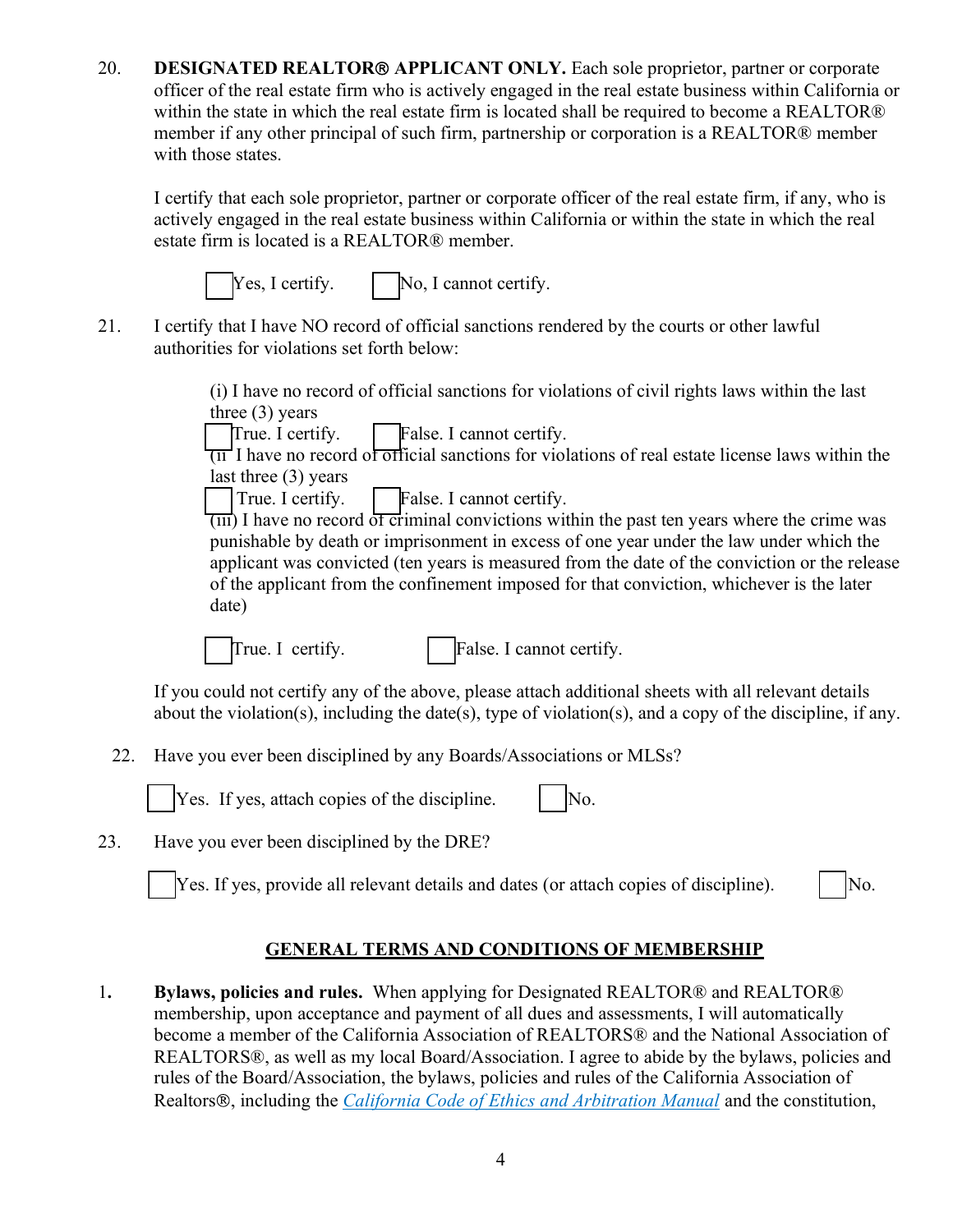- bylaws, policies and rules of the National Association of REALTORS<sup>®</sup>, including the NAR Code<br>of Ethics, all as may from time to time be amended.<br>Use of the term REALTOR®. I understand that the professional designations RE bylaws, policies and rules of the National Association of REALTORS<sup>®</sup>, including the NAR Code<br>of Ethics, all as may from time to time be amended.<br>Use of the term REALTOR®. I understand that the professional designations RE bylaws, policies and rules of the National Association of REALTORS®, including the NAR Code<br>of Ethics, all as may from time to time be amended.<br>2. Use of the term REALTOR®. I understand that the professional designations R bylaws, policies and rules of the National Association of REALTORS®, including the NAR Code<br>of Ethics, all as may from time to time be amended.<br>Use of the term REALTOR®. I understand that the professional designations REAL bylaws, policies and rules of the National Association of REALTORS®, including the NAR Code<br>of Ethics, all as may from time to time be amended.<br>Use of the term REALTOR®. I understand that the professional designations REAL bylaws, policies and rules of the National Association of REALTORS®, including the NAR Code<br>of Ethics, all as may from time to time be amended.<br>Use of the term REALTOR®. I understand that the professional designations REAL bylaws, policies and rules of the National Association of REALTORS®, including the NAR Code<br>of Ethics, all as may from time to time be amended.<br>Use of the term REALTOR®. I understand that the professional designations REAL bylaws, policies and rules of the National Association of REALTORS®, including the NAR Code<br>of Ethics, all as may from time to time be amended.<br>Use of the term REALTOR®. I understand that the professional designations REAL bylaws, policies and rules of the National Association of REALTORS®, including the NAR Code<br>of Ethics, all as may from time to time be amended.<br>Use of the term REALTOR®. I understand that the professional designations REAL bylaws, policies and rules of the National Association of REALTORS®, including the NAR Code<br>of Ethics, all as may from time to time be amended.<br>2. Use of the term REALTOR®. I understand that the professional designations R by laws, policics and rules of the National Association of REALTORS®, including the NAR Code<br>of Ethics, all as may from time to time be amended.<br>Use of the term REALTOR®. I understand that the professional designations REA by laws, policies and rules of the National Association of REALTORS®, including the NAR Code<br>of Ethics, all as may from time to time be amended.<br>Use of the term REALTOR®. I understand that the professional designations REA by extramely and rules of the National Association of REALTORS®, including the NAR Code<br>of Ethics, all as may from time to time be amended.<br>Use of the term REALTOR®. I understand that the professional designations REALTOR® by a state of the National Association of REALTORS®, including the NAR Code<br>of Ethics, all as may from time to time be annended.<br>Use of the term REALTOR®. I understand that the professional designations REALTOR® are<br>federa bylaws, policies and rules of the National Association of REALTORS®, including the NAR Code<br>of Ethics, all as may from time to time be amended.<br>Use of the term REALTOR®. I understand that the professional designations REAL bylaws, policies and rules of the National Association of REALTORS®, including the NAR Code<br>of Ethics, all as may from time to time be annended.<br>Use of the term REALTOR®. I understand that the professional designations REA of Ethics, all as may from time to time be amended.<br>
2. Use of the term REALTOR®. 1 understand that the professional designations REALTOR® are federally registered trademarks of the National Association of REALTOR® ("N.A. Use of the term REALTOR®. I understand that the professional designations REALTOR® are federally registered trademarks of the National Association of REALTOR®("N.A.R.") and use of these designations are subject to N.A.R. r
- these designations are subject to N.A.R. rules and regulation. I agree that I cannot use these professional designations until this application is approved, all my membership requirements are completed, and I am notified o professional designations until this appliedion is approved, all my membership requirements are<br>completed, and I am notified of membership approval in one of these designations. I further agree<br>that should I case to be a R completed, and I am notified of membership approval in one of these designations. I further agreed that should I cease to be a REALTOR® in all information and the about a refund Resear to be a REALTOR® in all orientation. 3. **Orientation**. I understand that if the Board/Association or the MLS requires orientation, I must<br>complete such orientation prior to becoming a member of the Board/Association or the MLS if provisional membership is al
- termination.
- 

- or extendion prior to becoming a member of the Board/Association or MLS, or by the dealine set by the Nord/Association or the MLS if provisional membership is allowed. I understand that unless or until I complete required including contaction of the Board/Association or the MLS if provisional membership is allowed. I<br>deadline set by the Board/Association or the MLS if provisional membership is allowed. I<br>understand that unless or until I co **Example 19** and the method in the event and the event of the method. They are the model gradient in the event a Board/Association or MLS granted any introductory provisional membership pending timely completion of orienta not be granted, including that in the event a Board/Association or MLS granted any introductory<br>provisional membership pending timely completion of orientation, that said provisional<br>membership will be dropped upon expirat provisional membership pending timely completion of orientation, that said provisional<br>membership will be dropped upon expiration of the deadline set.<br>License validity. I understand that if my license is terminated, lapses membership will be dropped upon expiration of the deadline set.<br>
License validity. I understand that if my license is terminated, lapses or inactivated at any time,<br>
my REALTOR® membership and/or MLS participation/subscrip Extense validity. I understand that if my license is terminated, lapses or inactivated at any time,<br>License validity. I understand that if my license is terminated, lapses or inactivated at any time,<br>three membership and/o License validity. I understand that if my license is terminated, lapses or inactivated at any time,<br>the my REALTOR® membership and/or MLS participation/subscription is subject to immediate<br>termination.<br>No refund. I underst my REALTOR® membership and/or MLS participation/subscription is subject to immediate<br>termination.<br>No refund. I understand that my Board/Association membership dues and MLS fees are non-<br>refundable. In the event I fail to m emination.<br> **No refund.** I understand that my Board/Association membership dues and MLS fees are non-<br>refundable. In the event I fail to maintain eligibility for membership or for MLS Services for any<br>reason, I understand **No refund.** I understand that my Board/Association membership dues and MLS fees are non-<br>refundable. In the event I fail to maintain eligibility for membership or for MLS Services for any<br>reason, I understand I will not No refund. I understand that my Board/Association membership dues and MLS fees are non-<br>retinuable. In the event I fail to maintain eligibility for membership or for MLS Services for any<br>reason, J understand I will not be refundable. In the event I fail to maintain eligibility for membership or for MLS Services for any reason, I understand I will not be entitled to a refund of my dues or fees.<br> **Authorization to release and use information;** reason, I understand I will not be entitled to a refund of my dues or fees.<br> **ant's initials**<br> **Authorization to release and use information**; waiver. I authorize the Board/Association or its<br>
representatives to verify any Applicant's initials <br>
6. **Authorization to release and use information;** waiver. 1 authorize the Board/Association or its<br>
representatives to verify any information provided by me in this application by any method<br>
includ Authorization to release and use information; waiver. I authorize the Board/Association or its<br>representatives to verify any information provided by me in this application by any method<br>including contacting the California Authorization to release and use information; waiver. I authorize the Board/Association or its implication by any information provided by non in this application by any method they implication product including contacting representatives to verify any information provided by me in this application by any method by<br>the charge denacting the California Department of Real Estate, my current or past responsible<br>broker or designated REALTOR®, or
-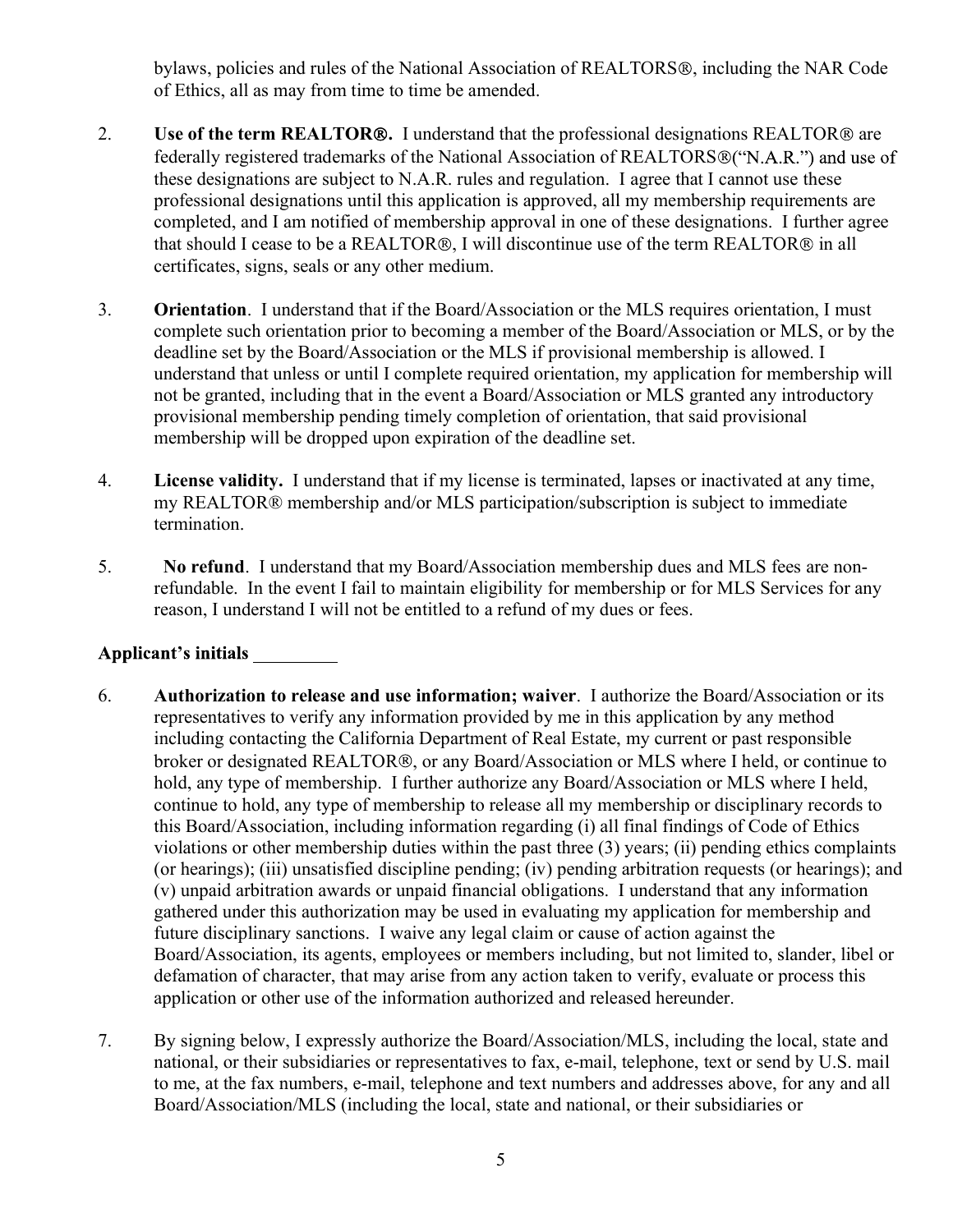representatives) communications, including but not limited to those for political purposes and/or<br>material advertising the availability of or quality of any property, goods or services offered,<br>endorsed or promoted by the representatives) communications, including but not limited to those for political purposes and/or<br>material advertising the availability of or quality of any property, goods or services offered,<br>endorsed or promoted by the representatives) communications, including but not limited to those for political purposes and/or<br>material advertising the availability of or quality of any property, goods or services offered,<br>endorsed or promoted by the representatives) communications, including but not limited to those for political purposes and/or material advertising the availability of or quality of any property, goods or services offered, endorsed or promoted by the representatives) communications, including but not limited to those for political purposes and/or material advertising the availability of or quality of any property, goods or services offered, endorsed or promoted by the representatives) communications, including but not limited to those for political purposes and/or<br>material advertising the availability of or quality of any property, goods or services offered,<br>endorsed or promoted by the representatives) communications, including but not limited to those for political purposes and/or material advertising the availability of or quality of any property, goods or services offered, endorsed or promoted by the representatives) communications, including but not limited to those for political purposes and/or<br>material advertising the availability of or quality of any property, goods or services offered,<br>endorsed or promoted by the ntatives) communications, including but not limited to those for political purposes and/or<br>al dot promoted by the Board/Association/MLS (including the local, state and national, or<br>bsidiaries or representatives).<br>**Dual ter** representatives) communications, including but not limited to those for political purposes and/or material advertising the availability of or quality of any property, goods or scrvices offered, enclosed or promoted by the representatives) communications, including but not limited to those for political purposes and/or material advertising the availability of or quality of any property, goods or services offered, endorsed or promoted by the

- -
	-
	-
- representatives) communications, including but not limited to those for political purposes and/or<br>material advertising the availability of or quality of any property, goods or services offered,<br>enchorsed or promoted by the ntatives) communications, including but not limited to those for political purposes and/or<br>al advertising the availability of or quality of any property, goods or services offered,<br>dor promoted by the Board/Association/MLS ntatives) communications, including but not limited to those for political purposes and/or<br>I advertising the availability of or quality of any property, goods or services offered,<br>do repronoted by the Boota/Association/MLS subscribers and clerical users are defined by the multiple particle with the MLS interest and the matter of the MLS (including the local, state and rational, or bsidiaries or representatives).<br> **Dual terms and conditions f** and the meaning and **contained to access the system by the participant** who download the data in complisions of dor promoted by the Board/Association/MLS (including the local, state and national, or bsidiaries or represent Constrained to the may be used by the participant who downloaded the participant and participant and the participant or subscriber to the MLS, I agree to abide by the MLS from time to time amended, including but not limite busianties of representatives).<br>
Somewher and conditions for MLS applicants only. I understand and agree that<br>
ing and remaining a broker participant or subscriber to the MLS, I agree to abide by<br>
I agree not to use the ML E. I agree not to use the MLS and experience or sell my password to any person or make it available to any person<br>Theorem and remaining a broker participant or subscriber to the MLS, I agree to abide by the MLS<br>and the mu In the multimagnet and the MLS data for any purpose other than to market property or support analysis from time to time amended, including but not limited to the following:<br>I agree not to use the MLS data for any purpose o I agree not to use the MLS data for any purpose other than to market property or support<br>ancket valuations or appraisals as specifically set forth in the rules.<br>I agree not to reproduce any portion of the listings except a I agree not to use the MLS data for any purpose other than to market property or support market valuations or appraisals as specifically set forth in the rules.<br>
I agree not to teproduce any portion of the listings except F. I agree not to eproduce any portion of the listings except as provided in the MLS rules.<br>
The agree not to download MLS data except as provided in the MLS rules.<br>
D. I agree not to download MLS data except as provided i I agree not to reproduce any portion of the listings except as provided in the MLS rules.<br>
I agree not to allow anyone other than authorized participants, their subscribers and the Clerical users as defined in the MLS rule I agree not to download MLS data except as provided in the MLS rules.<br>I agree not to download MLS data except as provided in the MLS rules.<br>Information. I agree not to allow anyone other than authorized participants, their I agree not to download MLS data except as provided in the MLS rules.<br>
I agree not to allow anyone other than authorized participants, their subscribers and the elerical users as defined in the MLS rules to access any comp I agree not to alonmoda trinos data sacelyt any provided in the *mass* ratio.<br>I agree not to allow any one other than authorized participants, their subscribers and the information. I agree not to transmit to or share the I agree not to allow anyone other than authorized participants, their subscribers and the clerical users as defined in the MLS ruls to access any computer or device receiving MLS information. I agree not to transmit to or
	-
	- Separation and Multimation and Multimative products and the System and Separative product and the system in formation. I agree not to transmit to or share the information with any pubscribers and clerical users, or any oth Motion and elected users, or any other non-subserbiting licensee or third party, not<br>authorized to access the system by the rules. I agree not to use the MLS to create another<br>authorized to access the system by the rules. and the material and the method of the security and the Board/MLS can incurred to the MLS user. In the method of the method of the particular the MLS viewer as may be used by the participant who downloaded the data in comp and the MLS services and the system in the system in the system in the MLS rules, to which I and the system or the system of the system of the MLS rules.<br>
	I agree I will not give or sell my password to any person or make i proton that I may be solved by the particular more downloaded in edual in othipatative with the MLS rules.<br>
	I agree I will not give or sell my password to any person or make it available to any person.<br>
	I further understa Fram the Fraction of the security of the security of homeometric functions of the security of the security of the security of the security of the security of the security of the security of the security of the security of H. I further understand that the Baltionia Penal Code and the United States Code prohibits<br>
	unauthorized access to computer data bases. I agree not to allow such unauthorized access<br>
	by use of any of my equiparent, devices Fact that is a computer data bases. I agree not to allow such unauthorized access<br>by use of any of my equipment, devices or pass codes.<br>I understand that clerical users may be authorized to have limited access to the MLS f the service of the service is a different which we serve the service and the service of the MLS for elerical support only. I understand that clerical users are not allowed to use the information in any way other than to pr by the or any or my equipment, terviews or plane to taxe limited access to the MLS for<br>I enderstand that clerical users may be authorized to have limited access to the MLS for<br>clerical support only. I understand that cleri I understand that clerical users may be authorized to have limited access to the MLS for electrical support only. I understand that clerical users are not allowed to use the information in any way other than to provide suc
	-
	-